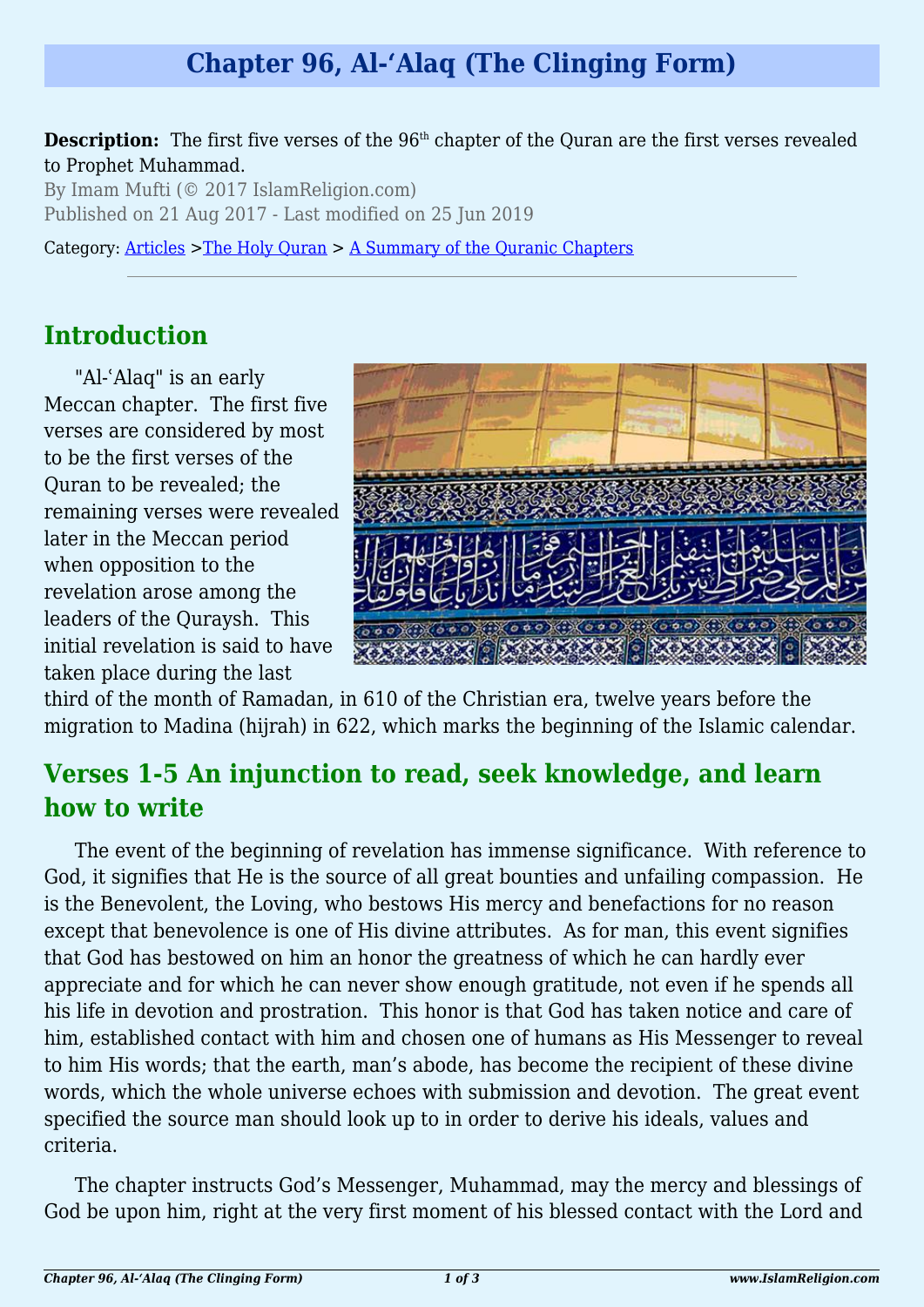before taking his very first step in delivering the message, to read in the name of God. The chapter then states the source of learning, which is God. From Him man receives all his knowledge, past, present and future. From Him man learns any secret revealed to him about this universe, life and himself.

It is God who creates, teaches and bestows His abundant bounties on man. This implies that man should acknowledge God's benevolence and be grateful for it. But what actually happens is something different.

## **Verses 6-8 The nature of man and his forgetfulness of the Hereafter**

It is God who gives to man in abundance and makes him independent. He also creates and teaches him and extends to him His generous treatment. But men in general " except for those guarded by faith " are not thankful for their independence which is made possible by what they are given. They do not recognize the source of this grace, which is the same as the source of their creation, knowledge and livelihood. They behave arrogantly and transgress all limits instead of being dutiful and thankful. All must refer to God in every matter, thought or action. He is the only resort and refuge. The good and the bad, the obedient and the sinner, the righteous and the wrongdoer, the rich and the poor, will all return to Him. Even the man who tyrannizes when he thinks himself independent will come to Him eventually.

The chapter lays down the essential components of the Islamic ideological concept: creation, education and honor come from God alone, and to Him all will return.

### **Verses 9-18 Threatening the transgressors**

This section of this short chapter tackles a particularly appalling form of tyranny of the person who prevents a servant of God from praying! Its description in the inimitable Quranic style fills us with wonder and dismay that it should take place at all. Our dismay is enhanced by the manner of expression which takes the form of address and conversation, using short sentences that follow in rapid succession. The effect can hardly ever be produced by ordinary written language.

The transgressor outdoes himself by taking a still more abhorrent stand by denying the truth and turning his back. Thus, we have a scene of tyranny trying to suppress the call of faith and obedience to God. This is followed immediately by a stern warning stated explicitly this time. The dragging is by the forelock, the part of the head raised high by every conceited tyrant. It undoubtedly deserves to be hit violently.

## **Verse 19 Comforting Prophet Muhammad**

In light of this frightening destiny for the unbelievers, the chapter concludes with an instruction to God's obedient servants to persevere and follow the path of faith. Do not obey this tyrant who tries to stop you from offering your devotion and conveying your message. Prostrate yourself before your Lord and bring yourself closer to Him through